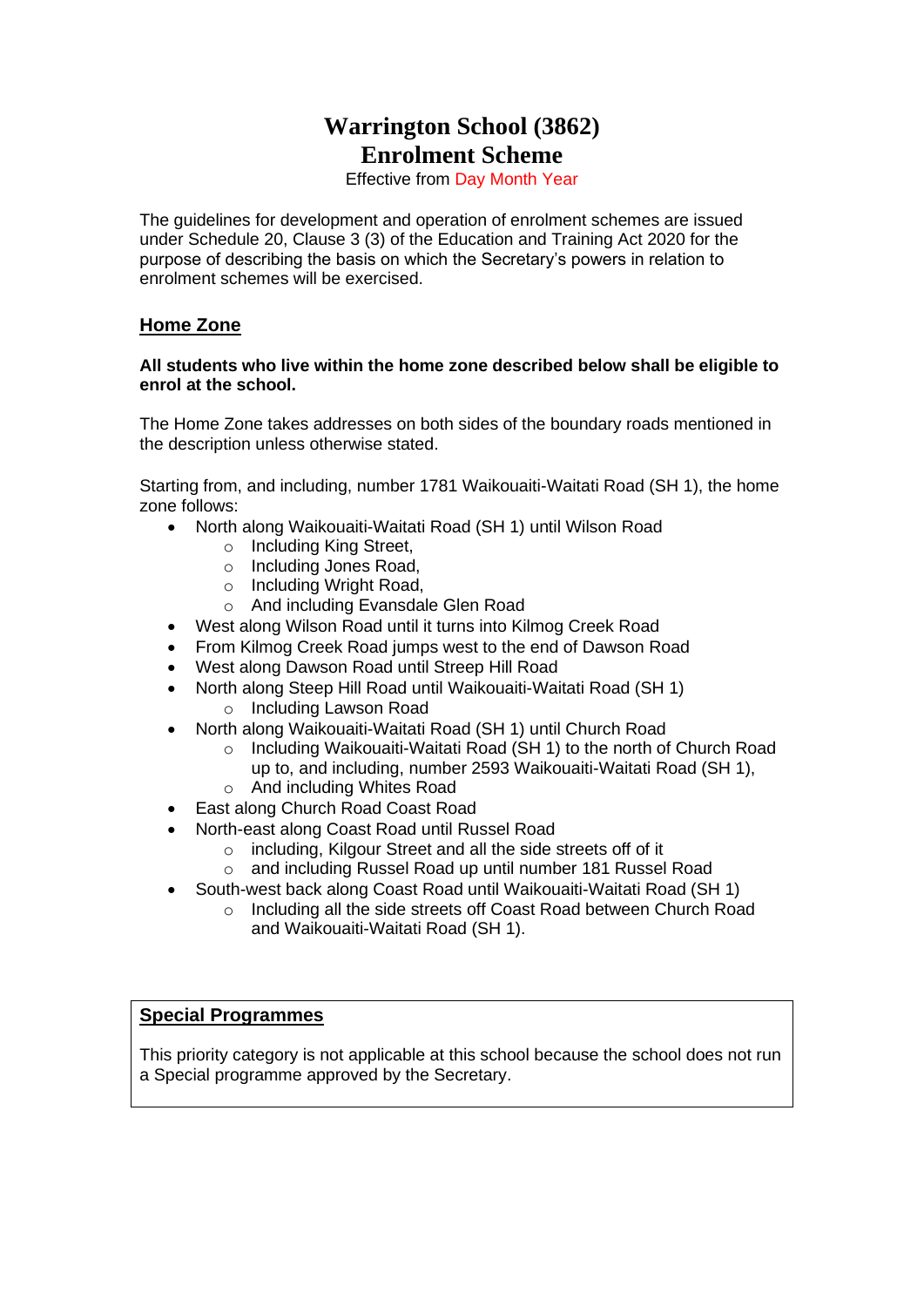## **Out of Zone Enrolments**

Each year the Board of Trustees will determine the number of places which are likely to be available in the following year for the enrolment of students who live outside the home zone. The Board will publish this information by public notice in a medium appropriate to the area served by the school. The notice will indicate how applications are to be made and will specify a date by which all applications must be received.

Applications for enrolments will be processed in the following order of priority:

| <b>First Priority</b>  | This priority is not applicable at this school because the school |
|------------------------|-------------------------------------------------------------------|
|                        | does not run a special programme approved by the Secretary        |
|                        | for Education.                                                    |
| <b>Second Priority</b> | will be given to applicants who are siblings of current           |
|                        | students.                                                         |
| <b>Third Priority</b>  | will be given to applicants who are siblings of former students.  |
| <b>Fourth Priority</b> | will be given to any applicant who is a child of a former student |
|                        | of the school.                                                    |
| <b>Fifth Priority</b>  | will be given to any applicant who is either a child of an        |
|                        | employee of the board of the school or a child of a member of     |
|                        | the board of the school.                                          |
| <b>Sixth Priority</b>  | will be given to all other applicants.                            |

If there are more applicants in the second, third, fourth, fifth or sixth priority groups than there are places available, selection within the priority group will be by ballot conducted in accordance with instructions by the Secretary, under Schedule 20, Clause 3 (1) of the Education and Training Act 2020. Parents will be informed of the date of any ballot by public notice in a medium appropriate to the area served by the school.

### **Applicants seeking second or third priority status may be required to give proof of a sibling relationship.**